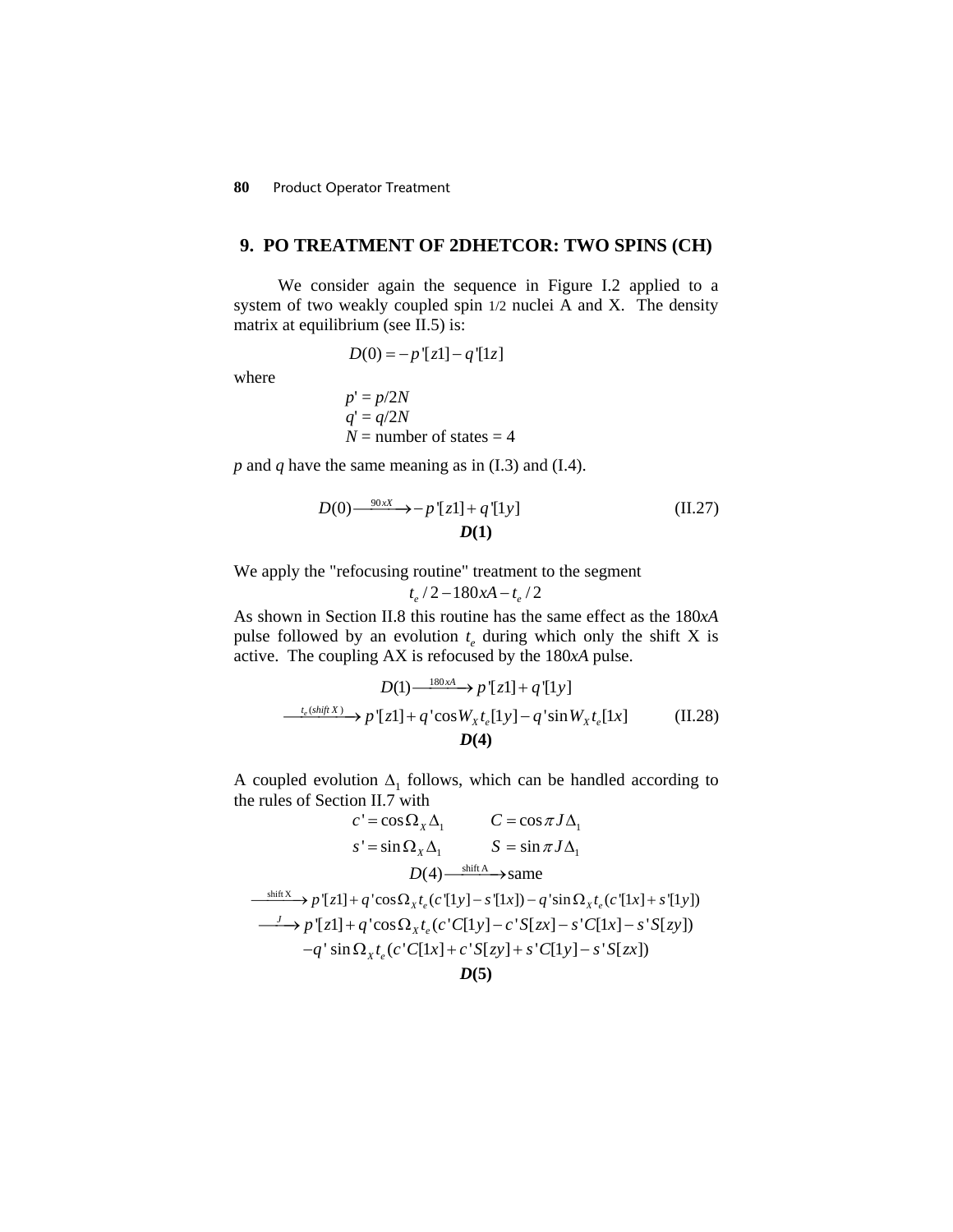Since  $\Delta_1 = 1/2J$  and  $\pi J \Delta_1 = \pi/2$ ,  $C = 0$  and  $S = 1$ 

$$
D(5) = p+[z1] + q+cos \Omegax te (-c+[zx] - s+[zy])-q+ sin \Omegax te (-s+[zx] + c+[zy])
$$
(II.29)

Using the trigonometric relations for the sum of two angles [see (A29) and (A30)] we can rewrite *D*(5):

$$
D(5) = p'[z1] + q'[zx](\cos \Omega_x t_e \cos \Omega_x \Delta_1 - \sin \Omega_x t_e \sin \Omega_x \Delta_1)
$$
  
\n
$$
-q'[zy](\cos \Omega_x t_e \sin \Omega_x \Delta_1 + \sin \Omega_x t_e \cos \Omega_x \Delta_1)
$$
  
\n
$$
= p'[z1] - q'[zx] \cos \Omega_x (t_e + \Delta_1) - q'[zy] \sin \Omega_x (t_e + \Delta_1)
$$
 (II.30)

We calculate now the effects of the pulses three and four (in the PO formalism it is simpler to handle them separately):

$$
D(5) \xrightarrow{\phantom{0}90x} p'[z1] - q'[zx]cos\Omega_x(t_e + \Delta_1) - q'[zz]sin\Omega_x(t_e + \Delta_1)
$$
  
\n
$$
D(6)
$$
  
\n
$$
\xrightarrow{\phantom{0}90xA} - p'[y1] + q'[yx]cos\Omega_x(t_e + \Delta_1) + q'[yz]sin\Omega_x(t_e + \Delta_1)
$$
  
\n
$$
D(7)
$$
  
\n
$$
(II.31)
$$

Since no other r.f. pulse follows we can concentrate on those terms which represent observable magnetization components. We observe nucleus A, therefore we are interested in the product operators [*x*1] and [*y*1] which give  $M_{xA}$  and  $M_{yA}$ . We are also interested in [*yz*] and [*xz*] which can evolve into [*x*1], [*y*1] during a coupled evolution. All product operators other than the four mentioned above are nonobservable terms (NOT). We can rewrite *D*(7) as:

$$
D(7) = -p'[y1] + q'[yz] \sin \Omega_x (t_e + \Delta_1) + NOT
$$
 (II.32)

The second term is important for the 2D experiment because it is proton modulated (it contains the frequency  $\Omega$ <sub>*x*</sub>). It is also enhanced by polarization transfer (i.e., multiplied by q' rather than p').

The coupled evolution  $\Delta_2$  is necessary to render the second term observable. If the decoupled detection started at *t*(7), the [*yz*] term would evolve into a combination of [yz] and [xz], none of which is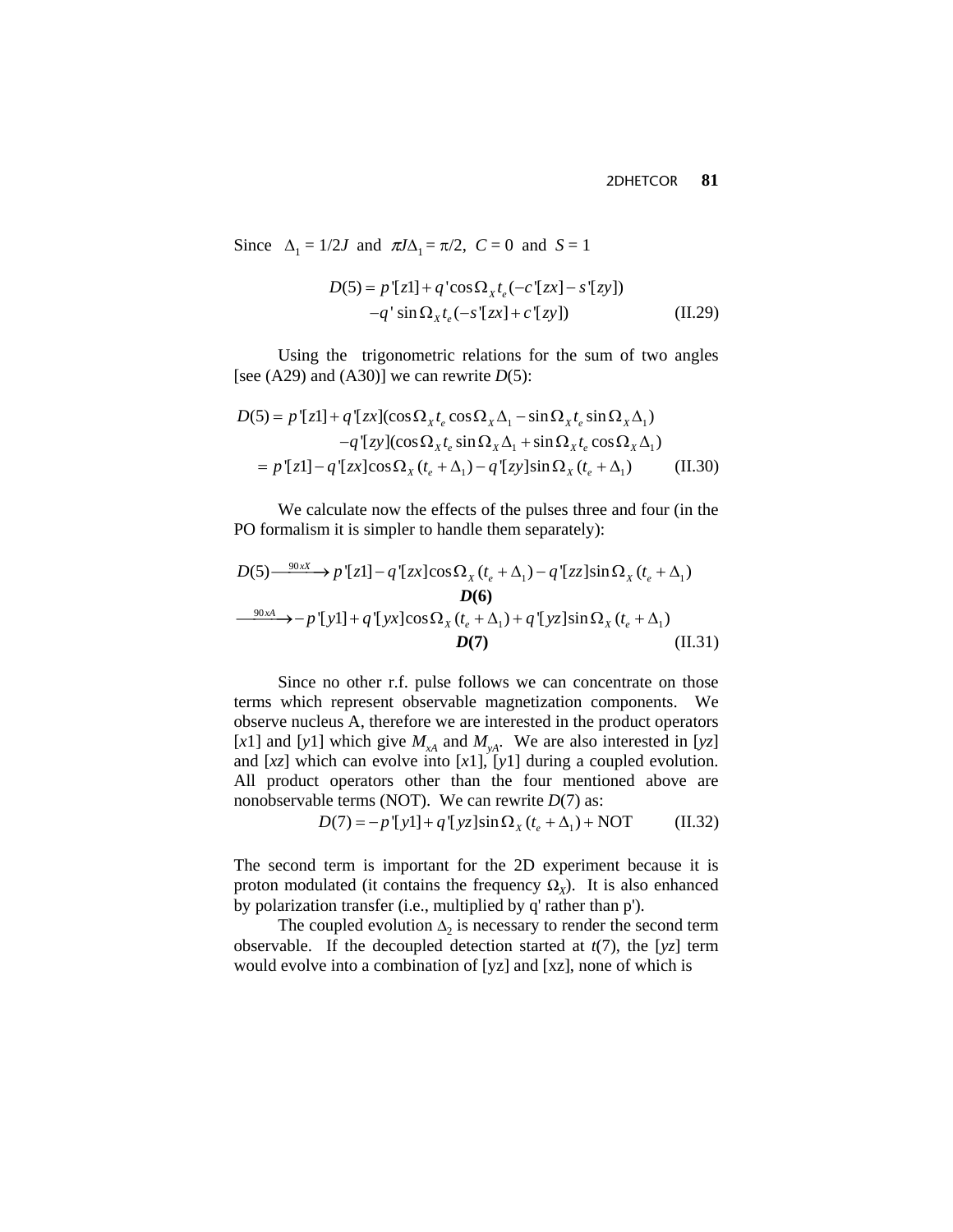## **82** Product Operator Treatment

observable. The observable terms [*x*1] and [*y*1] can derive from [*yz*] only in a coupled evolution.

$$
D(7) \xrightarrow{\text{shift A}} -p' (c[y1] - s[x1]) + q' \sin \Omega_x (t_e + \Delta_1) (c[yz] - s[xz])
$$
  
\n
$$
\xrightarrow{\text{shift X}} \text{same} \xrightarrow{J} -p' (cC[y1] - cS[xz] - sC[x1] - sS[yz])
$$
  
\n
$$
+q' \sin \Omega_x (t_e + \Delta_1) (cC[yz] - cS[x1] - sC[xz] - sS[y1]) + NOT
$$
 (II.33)  
\n
$$
D(8)
$$

where

$$
c = \cos \Omega_A \Delta_2 \qquad \qquad C = \cos \pi J \Delta_2
$$
  
\n
$$
s = \sin \Omega_A \Delta_2 \qquad \qquad S = \sin \pi J \Delta_2 \qquad \qquad (II.34)
$$

During the decoupled evolution that follows after  $t(8)$ , the product operators [*x*1], [*y*1] will evolve into combinations of [*x*1], [*y*1] while the product operators [*xz*], [*yz*] evolve into combinations of [*xz*],[*yz*], i.e., they will remain nonobservable. We can therefore retain only  $[x1]$ ,  $[y1]$  in the explicit expression of  $D(8)$ :

$$
D(8) = -p'(cC[y1] - sC[x1]) + q' \sin \Omega_X (t_e + \Delta_1)(-cS[x1] - sS[y1])
$$
  
+ NOT (II.35)

In order to maximize the proton modulated term, one selects for  $\Delta_2$  the value 1/2*J* which leads to  $S = 1$  and  $C = 0$ . This value of  $\Delta_2$ represents an optimum in the particular case of the AX system. It will be shown in Section II.10 that for  $AX_2$  and  $AX_3$  (e.g., the methylene and methyl cases) a shorter  $\Delta_2$  is to be used. For  $\Delta_2 = 1/2J$ :

$$
D(8) = -q' \sin \Omega_X (t_e + \Delta_1) (\cos \Omega_A \Delta_2[x1] + \sin \Omega_A \Delta_2[y1]) + \text{NOT}
$$
 (II.36)

The simplest way to describe the decoupled evolution  $t_d$  (from the point of view of the observable A) is a rotation of the transverse magnetization  $M_{TA}$  about the *z* axis. At  $t(8)$  we have (see Appendix J):

$$
M_{xA}(8) = - (M_{oA}/p')(\text{coefficient of } [x1])
$$
  
=  $(q'/p')M_{oA}\sin\Omega_x(t_e+\Delta_1)\cos\Omega_A\Delta_2$   

$$
M_{yA}(8) = (q'/p')M_{oA}\sin\Omega_x(t_e+\Delta_1)\sin\Omega_A\Delta_2
$$
  

$$
M_{TA}(8) = M_{xA}(8) + iM_{yA}(8) = (q'/p')M_{oA}\sin\Omega_x(t_e+\Delta_1)\exp(i\Omega_A\Delta_2)
$$
 (II.37)